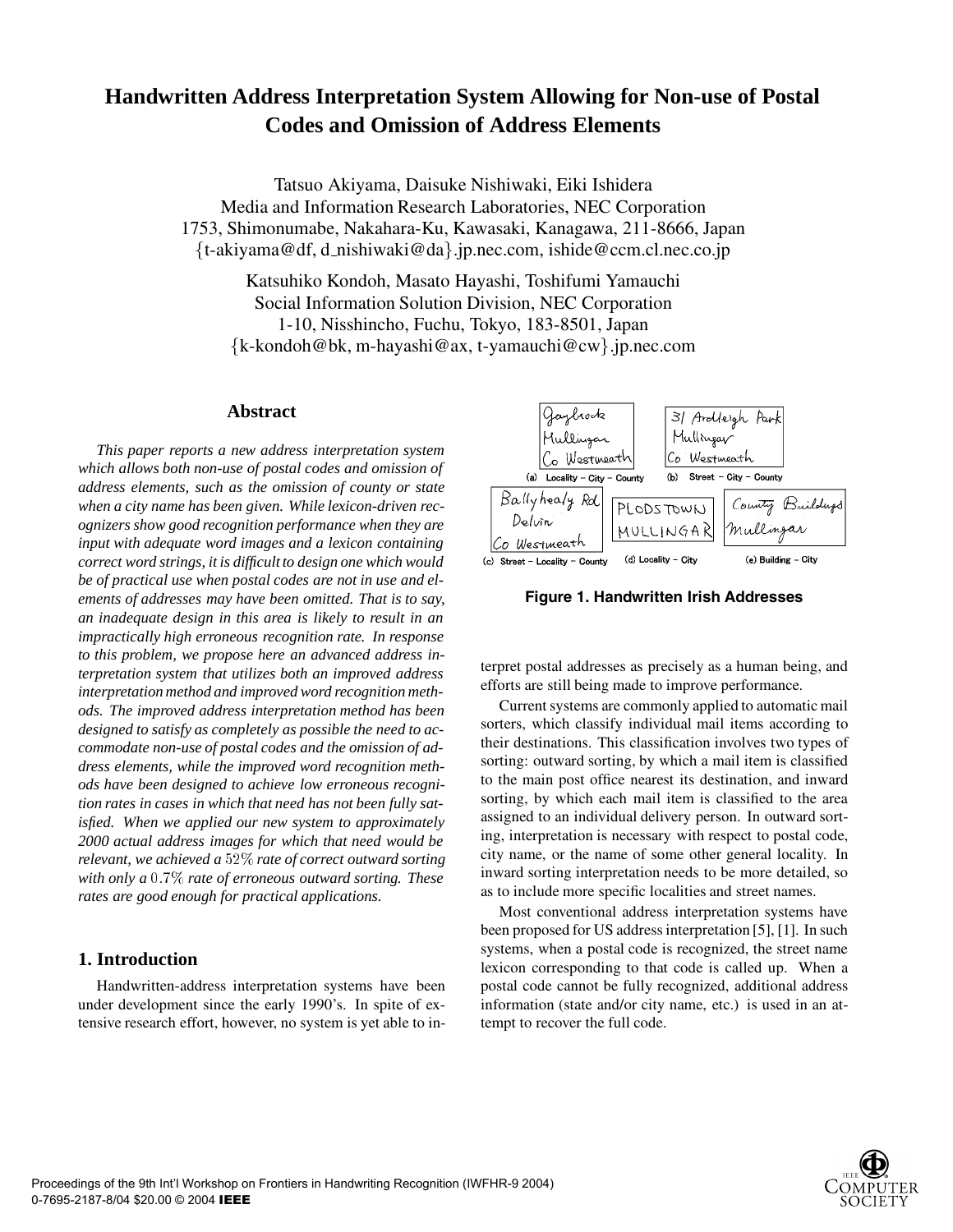By way of contrast, the system we propose here has been designed for Irish postal addresses, which differ in two important ways from the US system. The most striking difference is that there is no postal code in Irish postal addresses. This means that some address classes, such as county (corresponding to state in the US) names, city names, and other locality names will be required for outward sorting. Another difference is that some address class names are customarily omitted. Figure 1 shows examples of Irish mail addresses; as may be seen, they contain no postal codes. Figure  $1(a)$  is an example in which a county name, city name and locality name have all been written (i.e., "no-omission" with respect to the task of outward sorting). Each of the addresses in Figures 1(b) to 1(e) has one or more omission with respect to outward sorting.

In developing our system, we set out two conditions. The first was that interpretation should be completed in a short time: for example, around two seconds with a Pentium III 1.0 GHz PC. The second condition was an ability to achieve low erroneous sort rates (e.g.,  $1.0\%$  or less for both outward sorting and inward sorting), with correct sorting rates of at least  $50\%$  for both outward sorting and  $25\%$  for inward sorting.

One of the first problems we faced was that of the design for a lexicon-driven word recognizer. Such recognizers are generally used in address interpretation systems because of their excellent performance when they are input with appropriate word images and their lexicons contain correct word entries. Use of the lexicon-driven word recognizer is the most successful approach yet developed for handwritten-word recognition. Conventional recognizers could not, however, be expected to perform particularly well with Irish postal addresses because of the lack of postal codes and the omission of address elements.

For this reason, we found it necessary to develop an advanced interpretation system that features both an improved address interpretation method and improved word recognition methods. The improved address interpretation method has been designed to accommodate the omission of an address element by "jumping over" any omission and going directly to the next address class for its interpretation result.<sup>1</sup> The improved word recognition methods employ word verification methods based on multiple classifiers and on multiple segmentation methods.

In the following sections of this paper, for purposes of simplicity, we focus particularly on outward sorting. In Section 2, we discuss problems that had to be overcome. In Section 3, we introduce our improved address interpretation method, and in Section 4 we present improved word recognition methods. In Section 5, we give simulation results and briefly summarize our work.

# **2. Analysis and Ideas**

# **2.1. Interpretation for Domestic Outward Sorting**

In designing an address interpretation system for outward sorting, we set the following conditions:

- 1. Addresses would contain no postal code and would consist of three elements (county, city, and locality), of which one or two might have been omitted.
- 2. The address interpretation system would have a lexicon-driven word recognizer for identifying county, city, and locality.
- 3. The recognizer must be able (1) to judge recognitionresult candidates on the basis of determined confidence values, and (2) to accept or reject for output any given "candidate" on the basis of predetermined parameters.
- 4. Locality recognition cannot be based simply on the use of a single lexicon containing the names of all localities because the required searches would be too timeconsuming.
- 5. Recognition results will fall into one of two categories: "Sorting" and "Non Sorting".
	- "Sorting" refers to that condition in which either the city name, or the locality name, or both have been recognized.
	- "Non sorting" refers to that condition in which neither the city name nor the locality name has been recognized.
- 6. Addresses may be assumed to have a tree structure.
- 7. The performance of the address interpretation system will be evaluated on the basis of its "correct sorting" rate and "erroneous sorting" rate, where
	- "correct sorting" refers to the condition in the sorting category in which no erroneous city or locality name has been accepted for output and at least one correct city or locality name has been accepted.
	- "erroneous sorting" refers to the condition in the sorting category in which either an erroneous city name, an erroneous locality name, or both have been accepted for output.

# **2.2. Breadth-First Search Approach**

One of the first approaches we considered was a breadthfirst search of the tree structure. Interpretation with this approach would flow in the following way:



<sup>&</sup>lt;sup>1</sup>Addresses of which some elements are customarily omitted may be found in not only Ireland but many other countries. The address interpretation method is applicable also for these countries, with designing what omission to be accommodated depending on circumstances of each country.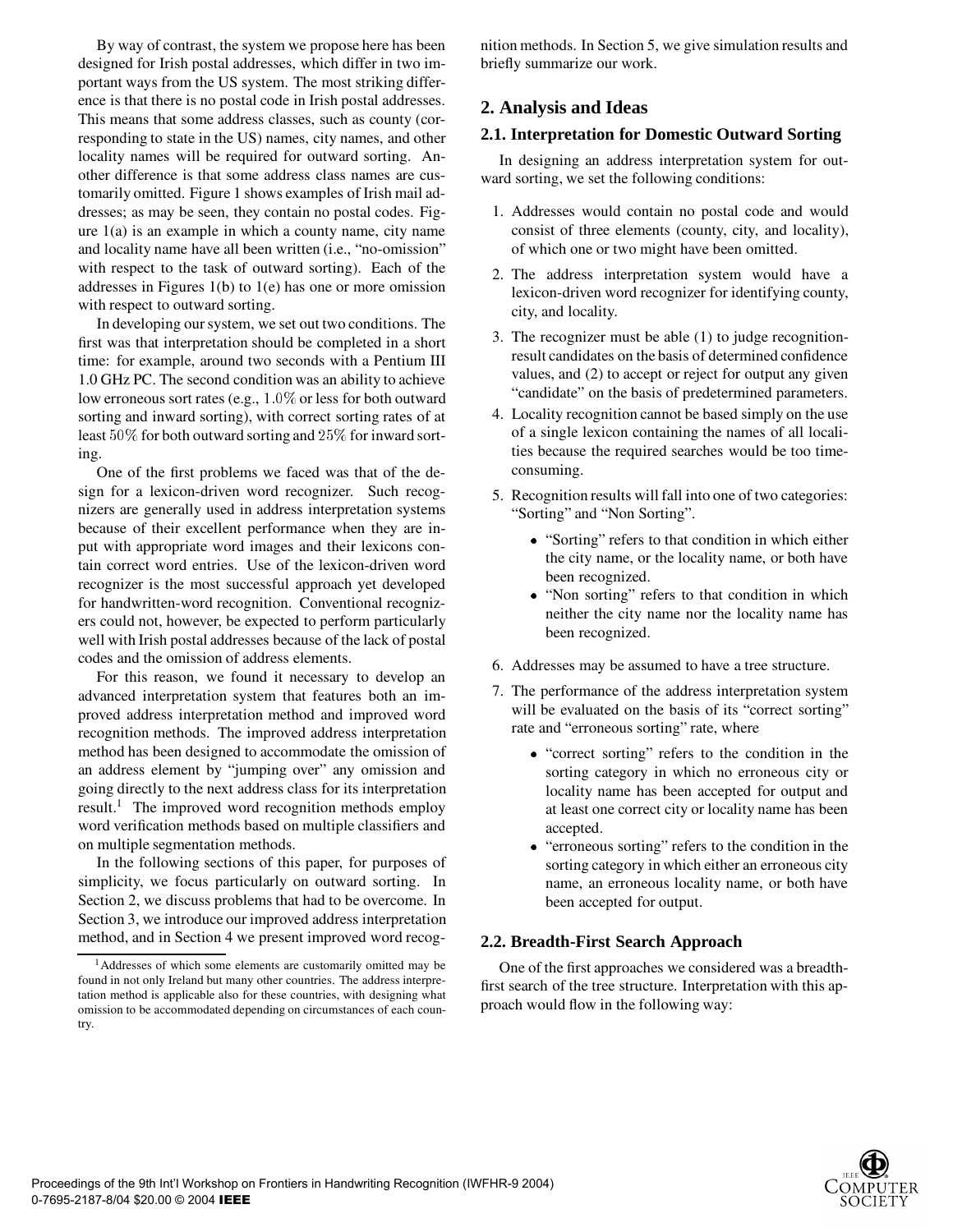#### *Breadth-first Search*

- **Step 1** Using a lexicon that contains entries for all counties, obtain a recognition result for the county name.
- **Step 2** If the result is rejected, end. Otherwise, using a lexicon that contains entries for all cities in the identified county, obtain a recognition result for the city.
- **Step 3** If the result is rejected, end. Otherwise, using a lexicon that has entries for all localities in the identified city, obtain a recognition result for the locality, and end.

Figure 2(a) shows combinations of word recognition results and their consequent sorting categories. "C", "R," and "E" in this figure represent correct accepted result, rejected result, and erroneous accepted result, respectively. As this figure illustrates, the Breadth-First strategy would potentially be useful for addresses which contain no omissions.



(a) the case in which no name has been omitted

City Locality County



the case in which a city name has been omitted

### **Figure 2. Relationships between word recognition results and sorting results**

As may be seen in Figure 2(a), however, in order to achieve in the "no-omission" case the same outward sorting performance as can be obtained with the use of postal code recognition, we would have to improve word recognition performance. That is, with postal code recognition, only a single correct recognition (of the code itself) is required to achieve outward sorting. In contrast to this, for the case illustrated in the figure, two correct accepted results, with no erroneous accepted result, are required. In other words, recognition performance itself would need to be improved in order to match postal code performance levels. Our methods for achieving such improvements are presented in Section 4.

#### **2.3. Handling Address-element Omissions**

Our system also needs to handle outward-sorting situations in which one or more address element has been omitted. As an example of this, let us consider the case in which a city name has been omitted. Assuming the Breadth-First approach were simply applied as is to this case, the results would be as shown in Figure 2(b). Specifically, any name appearing in the location assumed to be that of the city name could only either be accepted in error or rejected. In either case, no useful result would be obtained. This could only be avoided if the system were to know in advance of a specific omission, but obviously that would never be possible.

The issue, then, becomes one of how to design a system capable of accommodating such omissions.

### **3. Address Interpretation**

We began by assuming that outward sorting should be made possible for the following five combinations of address elements: (County, City, Locality), (County, City), (County, Locality), (City, Locality), and (City). Note here that (County) would not be specific enough for outward sorting and (Locality) would require the search of a lexicon containing all localities, a prospect that we have previously rejected because of its excess time-consumption.

#### **3.1. Address Relation Model**

In order to understand how we have designed our interpretation system, let us consider it in terms of an Address Relation Model (see Figure 3). An ordinary Breadth-First search can be illustrated as shown in Figure 3, with the model's nodes simply being connected by arrows. In our design, shown in Figure 3(b), we are able to jump individual address elements, going directly, for instance, from County to Locality.



**Figure 3. Address Relation Models**

### **3.2. How to make lexicons and address candidates**

In order to implement this "single-jump" approach, we have created address candidate tables (illustrated in Figure 4). Let us consider how an address candidate table would be employed in the case in which a city name has been omitted. In the first step, the lexicon of counties is checked for candidates, and two, County1 and County2, are accepted and entered into the candidate table (see Figure 4(b), along

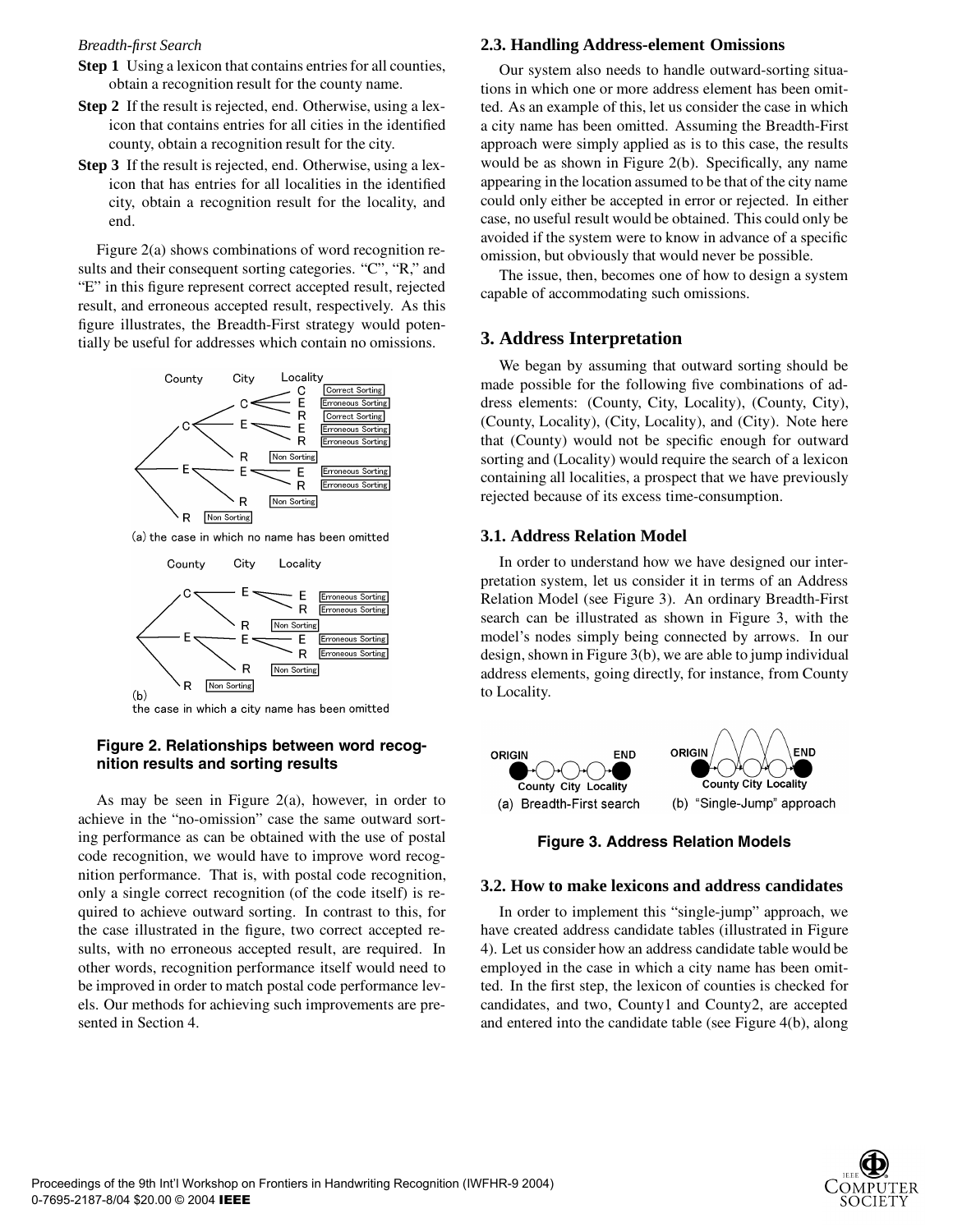

**Figure 4. Address Candidate Tables**

with their respective "Address Candidate Scores" (confidence values).

Next, the all-cities lexicon is checked for matches with the subsequent address element (which we know here to be not actually a city name). As may be seen in the "City Recognition" portion of the figure, two city candidates are accepted, City12 and City21. Referring these results to the Address Tree in the figure, we notice that City12 actually exists in County1, which suggests this combination to be a reliable candidate, and we enter this combination in the table (Figure  $4(c)$ ). In our system, this second address element is not, however, assumed to be a city name. We also need to check the possibility of its being a locality name. To do this, we check the lexicon of all-localities for that county which shows the best Address Candidate Score (here, County1). This check reveals the acceptable result of Locality131, and we enter its score in the Table (Figure  $4(d)$ ). As may be seen in this final table, the combination County1-Locality131 outscores the combination of County1-City2 by 600 to 500, and it is chosen as the recognition result.

We should note that we assume here a rule under which each address is to be written in order of increasing generality, i.e., locality  $\rightarrow$  city  $\rightarrow$  county, and where results indicate that this rule has been violated, the system automatically determines a "non sorting" decision.

# **4. Improved Word Recognition**

In our address interpretation system, we started with a lexicon-driven word recognizer based on the algorithm introduced in [2], and we enhanced its performance by applying the GLVQ described in [4] with 392-dimensional orientation histogram [2] to the verification of preliminary results (see Figure  $5(a)$ ).

# **4.1. Rule-Base Word Verifications**

We also developed word verification methods that employ production rules. Some of the rules are used for a general verification, while others are targeted at address elements that appear especially frequently.



# **Figure 5. Verification and Frequently Appearing Word**

#### **Framework for General Word Verification**

A lexicon-driven word recognizer is only properly able to handle character strings that have previously been registered in its lexicon. When an address has been written in a mistaken or incomplete manner, it will either fail to find an acceptable match or it will output an erroneous result. The General Word Verification method that we have developed helps mitigate this problem by applying an added, stricter standard for acceptance. It considers the individual characters in character strings that have been accepted in the original recognition process, and it evaluates such strings on the

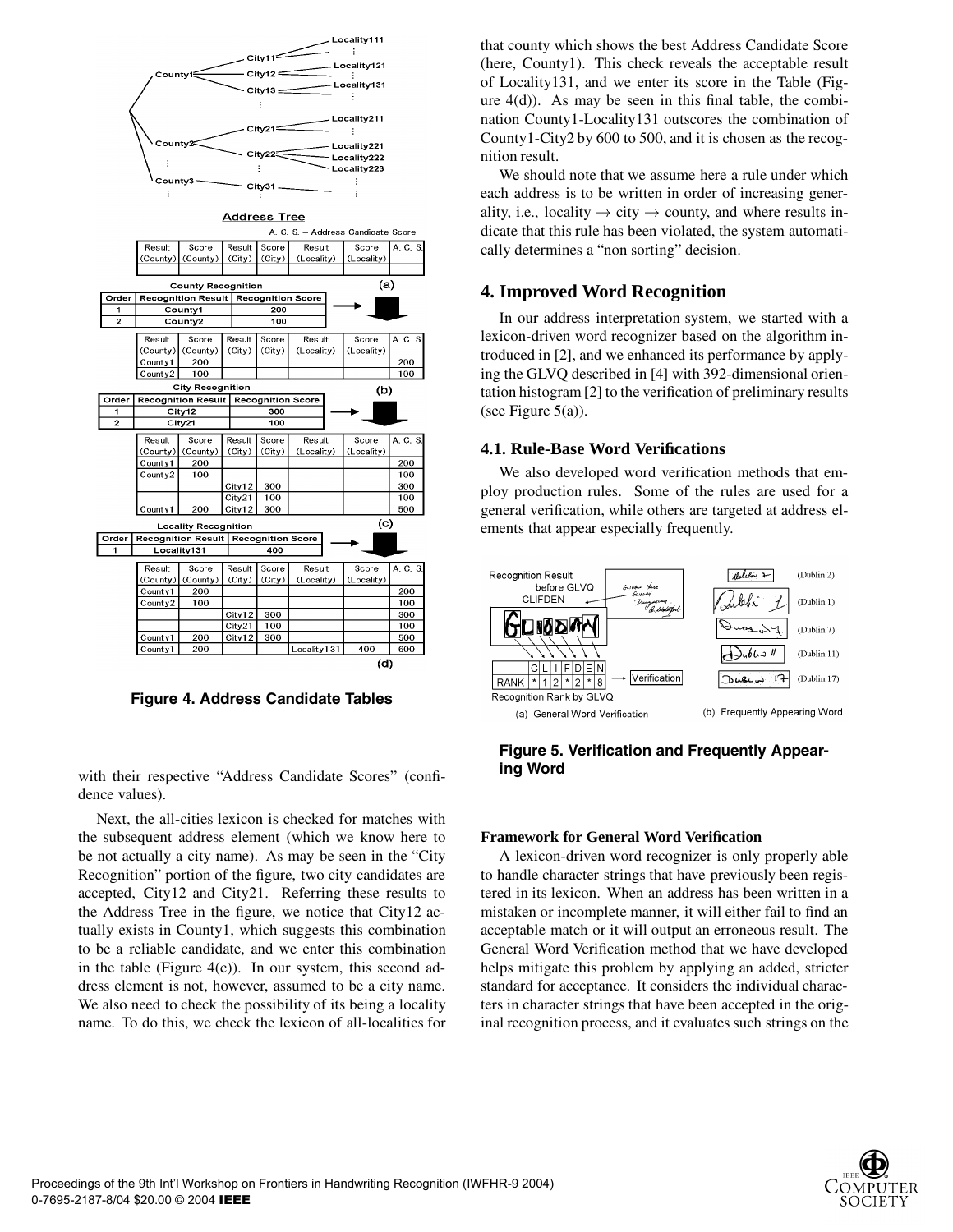basis of GLVQ recognition of individual characters, the size of individual characters, and gaps between characters. If a given string does not meet a certain standard with respect to any one of these three areas of evaluation, it will be rejected.

Verification with character sizes is a method by which a result is rejected if the sizes of characters (the size of circumscribed quadrangles) obtained from word recognition are judged to be too large or too small. Verification with character gaps is a method by which a result is rejected if the character gaps are too wide. Both of the above two methods of verification are able to reduce erroneous word recognition caused by connection of primitive segments in one-dimensional Dynamic Programming.

In character-size based verification, the size of a quadrangle circumscribed about a character is judged to be either too large, too small, or of acceptable size. In character-gap verification, gaps between characters in a string are judged to be either too large or of acceptable size. In GLVQ recognition, as may be seen in Figure  $5(a)$ , a ranking is assigned to each individual character in a word string. These rankings are then compared to candidate results obtained in the original recognition process. If the first letter in a candidate is found among the five highest ranking characters in the GLVQ results, it is awarded two points. If any of the subsequent characters in that candidate is found among the five highest ranking characters, it is awarded one point. If the average of character-points for the candidate does not exceed a certain pre-determined value, the candidate will be rejected.

### **High-frequency Word Verification with Target-Oriented Rules**

Additionally, in High-frequency Word Verification, we apply target-oriented rules to words which appear frequently. As one example, let us consider the case illustrated for Dublin, an obviously high-frequency word, in Figure 5(b). The Dublin area is divided into districts each of which is designated by a number (1 through 26) or a special designation, 6W. As may be seen in the figure, even when the Dublin portion has been clearly recognized, individual strings may be so similar as to result in a high rate of erroneous recognitions. One approach might be to separate them into main and suffix portions, but the separation process itself (as may be seen in the case of "Dublin 7") would present its own special difficulties. Our solution was, rather, to enhance the verification logic for the specific target of "Dublin + district suffix." To our General Word Verification, we added the application of 400-dimensional MQDF( [2]), using as input a 400-dimensional orientation histogram.

# **4.2. Multiple Segmentation Method**

In our character segmentation, we employ two distinct methods, those of Kimura et al. ( [2]) and Nishiwaki et al. ( [3]). While [2] segments at valley points, [3] bases segmentation on variations in the lengths of individual vertical runs. [2] tends to perform well with cursive script but can sometimes fail when block letters abut each other, a problem that [3] avoids. In our segmentation, we first use [2], and if a result is rejected, we then apply a combined form of [2] and [3].

# **5. Experimental Results**

We experimentally evaluated our approach on the basis of the Address Relation Model illustrated in Figure 6(a) for the distribution of the Address Class Combinations listed in Table 1. Performance levels for the various tasks are shown in Figure 6(b).

|                                     | rate    |
|-------------------------------------|---------|
| (County, City, Locality)            | 22.7%   |
| $\overline{\text{(Country, City)}}$ | 17.8%   |
| (County, Locality)                  | 20.5%   |
| (City, Locality)                    | 13.7%   |
| $\overline{\text{(Country)}}$       | $0.1\%$ |
| (City)                              | 18.3%   |
| (Locality)                          | $4.8\%$ |
| (Foreign)                           | 2.4%    |

## **Table 1. Distribution of Address Class Combinations**

We created two Address Candidate Tables for each target address, assuming that the address might be foreign as well as domestic. We then compared the Country score of the best Foreign candidate with the County and City scores of the best Domestic candidate. If the Country score was higher than either of the other two, the Foreign candidate was chosen; if lower than either, the Domestic candidate was chosen. In (very rare) case of a tie, neither Foreign nor Domestic would be chosen.

With the Address Interpretation Method being used in combination with the Address Relation Model, the system is able to handle omissions consistent with the model. The system is particularly successful in handling the situation in which a city name the same as a county name is used and the county name is omitted. This might often be the case for the City of Carlow, which is in the County of Carlow. In a conventional interpretation system, if the county name Carlow were omitted and only the city name Carlow were written, that lowest line would be interpreted as county name and would subsequently fail to conduct a search based on the City of Carlow. With our system, as has been previously noted, this problem does not arise.

With respect to Rule-Base Word Verification, we may note the example shown in Figure 5(a). Here, the original recognition result was rejected by GLVQ (in this figure, "\*" represents ranks not among the top sixteen) . The decision